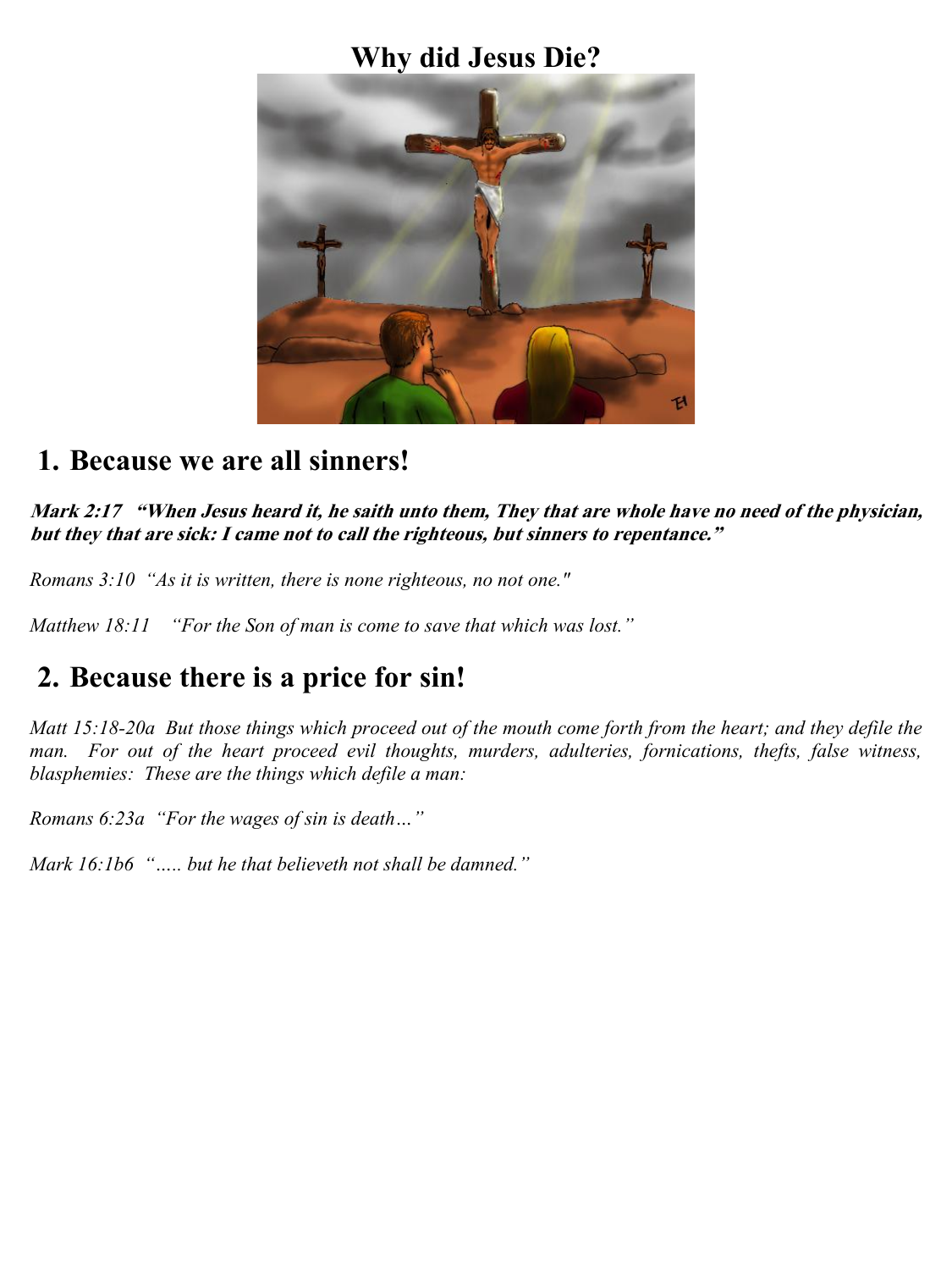

**There is a price for sin!**

# **3. Because Jesus died and paid for our sins on the cross!**

*Matt. 1:21* "And she shall bring forth a son, and thou shalt call his name JESUS: for he shall save his people from their sins."

*Romans 5:8 "But God commendeth his love towards us, in that, while we were yet sinners, Christ died for us."*

*John 3:16 "For God so loved the world, that he gave his only begotten Son, that whosoever believeth in him should not perish, but have everlasting life."*

*Matt. 18:11 "For the Son of man is come to save that which was lost."*

## **4. Salvation is a free gift, not by good works. You must take God's word for it, and trust Jesus alone!**

Eph. 2:8-9 For by grace are ye saved through faith; and that not of yourselves: it is the gift of God: Not of works, lest any man should boast.

Titus 3:5 Not by works of righteousness which we have done, but according to his mercy he saved us, by the washing of regeneration, and renewing of the Holy Ghost;

Acts 4:12 Neither is there salvation in any other: for there is none other name under heaven given among men, whereby we must be saved.

## **5. We must put our faith and trust in Christ alone!**

Mark 9:23 "Jesus said unto him, If thou canst believe, all things are possible to him that believeth."

Mark 1:15 "And saying, The time is fulfilled, and the kingdom of God is at hand: repent ye, and believe the gospel."